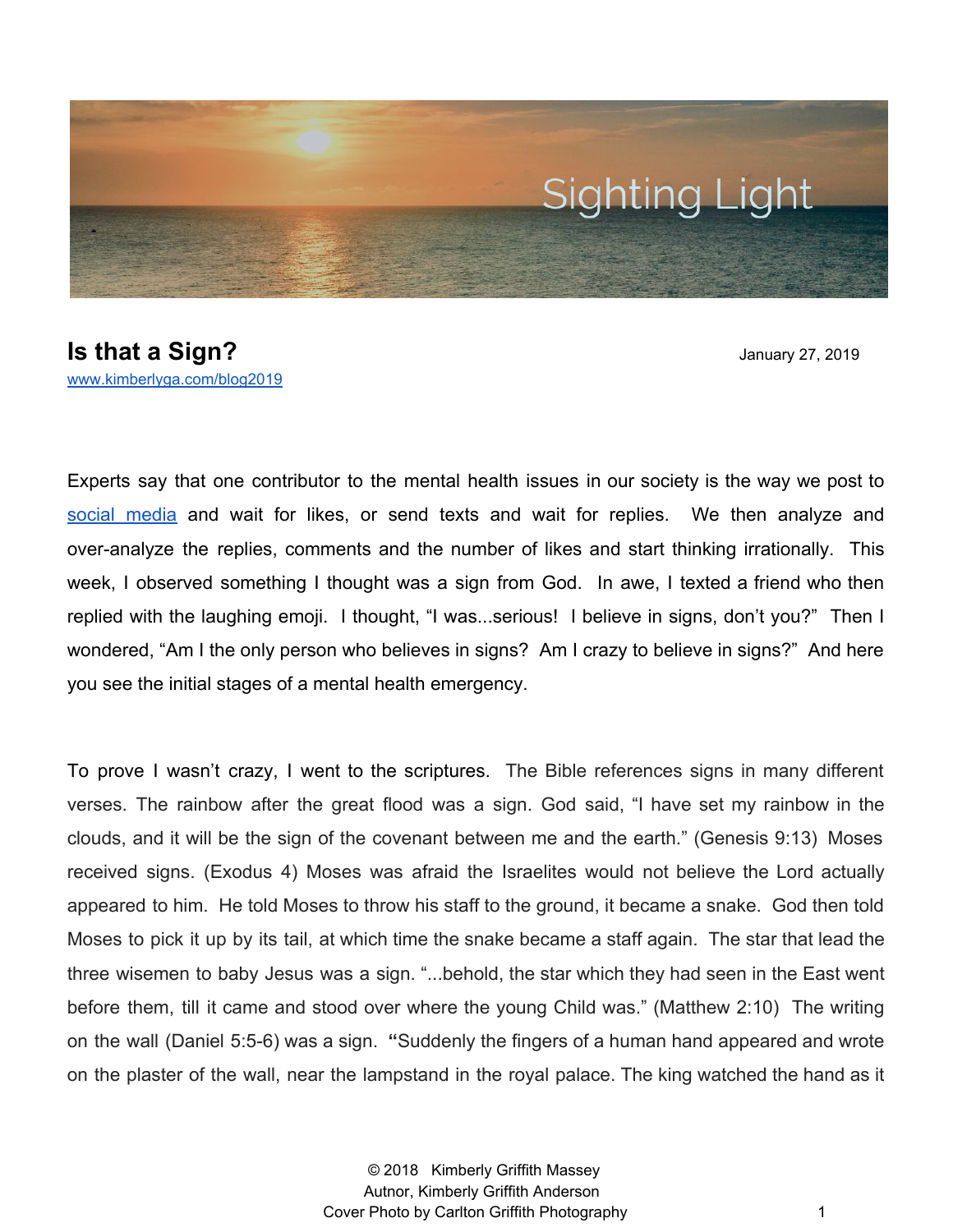wrote. His face turned pale and he was so frightened that his legs became weak and his knees were knocking."

In last week's Bible study, Saul was searching for a sign (1 Samuel 28), "And when Saul inquired of the Lord, the Lord did not answer him, either by dreams or by Urim or by the prophets." (In that day, priests carried urim and [thummin](https://bible.org/question/how-did-urim-and-thummim-function) in their breastplate to help them determine God's will.) To someone unfamiliar with this text, one explanation might be that God doesn't give signs on command. That may be true, but Previously, in 1 Samuel 16:14, we read, "But the Spirit of the Lord departed from Saul, and a distressing spirit from the Lord troubled him." It makes sense that later, when Saul desires a sign from God, God does not give him one. Saul has rejected God and so God's spirit has ceased communication with him.

I believe God gives signs to those who believe in His awesome power. I believe He gives us signs that we are (or are not) moving within His plans. Signs may show us God's affirmation or distaste for our behavior, motives, or walk. I believe in signs, not as a superstitious person might, but as a form of communication between those of us here on Earth, and God the Father. Several years ago, we had chosen a date for our wedding and when I went to reserve the venue and pay the deposit, I was told that I was in luck--they were running a no deposit special and I was there on the final day of the special. To me that was a sign from God that we were on the right track. Hebrews 4:12 tells us, "For the word of God is alive and active. Sharper than any double-edged sword, it penetrates even to dividing soul and spirit, joints and marrow; it judges the thoughts and attitudes of the heart." As a living and active Lord, it is not crazy to believe God is with us at all times showing us His ways.